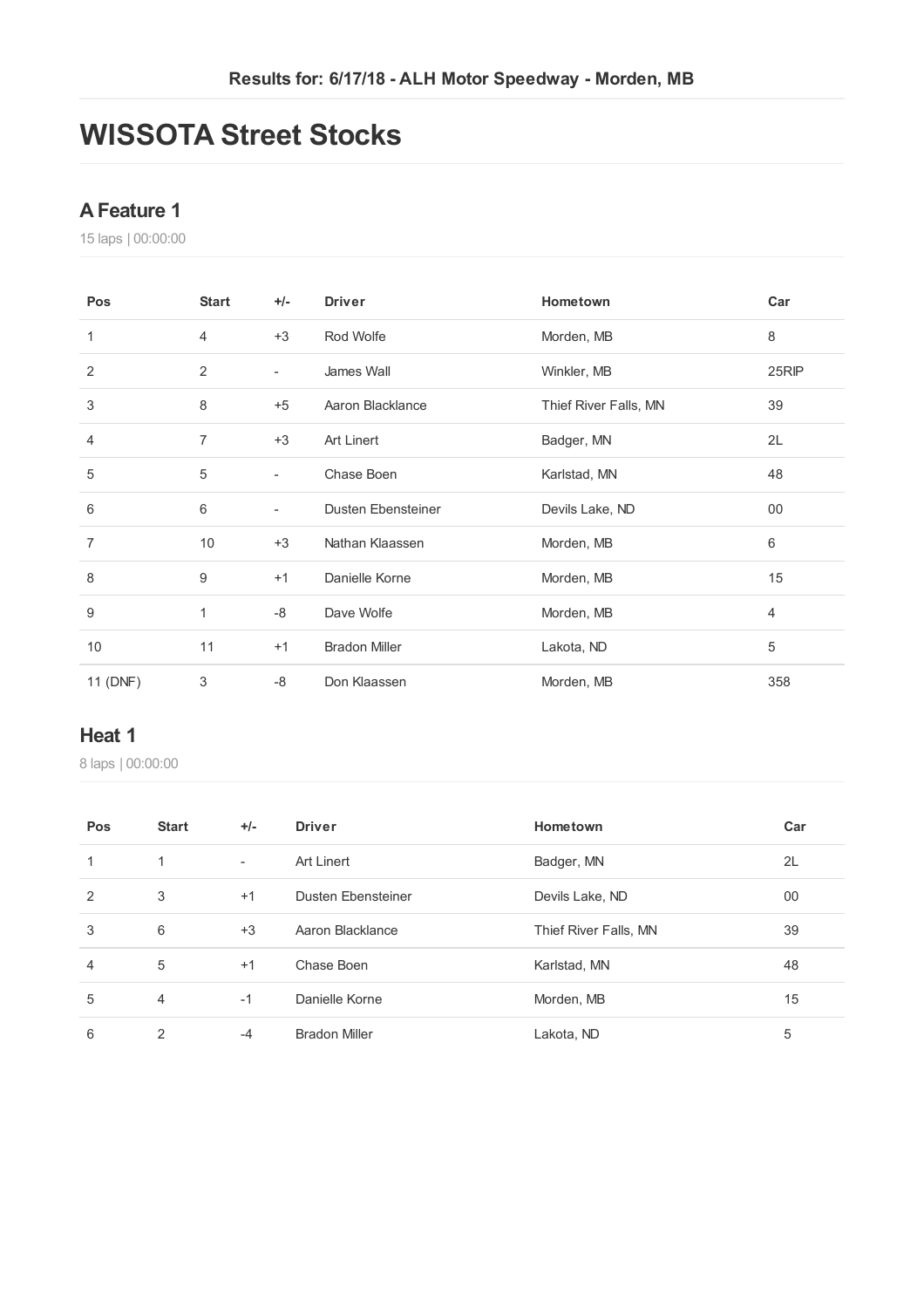laps | 00:00:00

| Pos | <b>Start</b> | $+/-$                    | <b>Driver</b>   | Hometown    | Car   |
|-----|--------------|--------------------------|-----------------|-------------|-------|
|     | 4            | $+3$                     | James Wall      | Winkler, MB | 25RIP |
| 2   | 3            | $+1$                     | Don Klaassen    | Morden, MB  | 358   |
| 3   | 2            | $-1$                     | Rod Wolfe       | Morden, MB  | 8     |
| 4   | 1            | $-3$                     | Dave Wolfe      | Morden, MB  | 4     |
| 5   | 5            | $\overline{\phantom{a}}$ | Nathan Klaassen | Morden, MB  | 6     |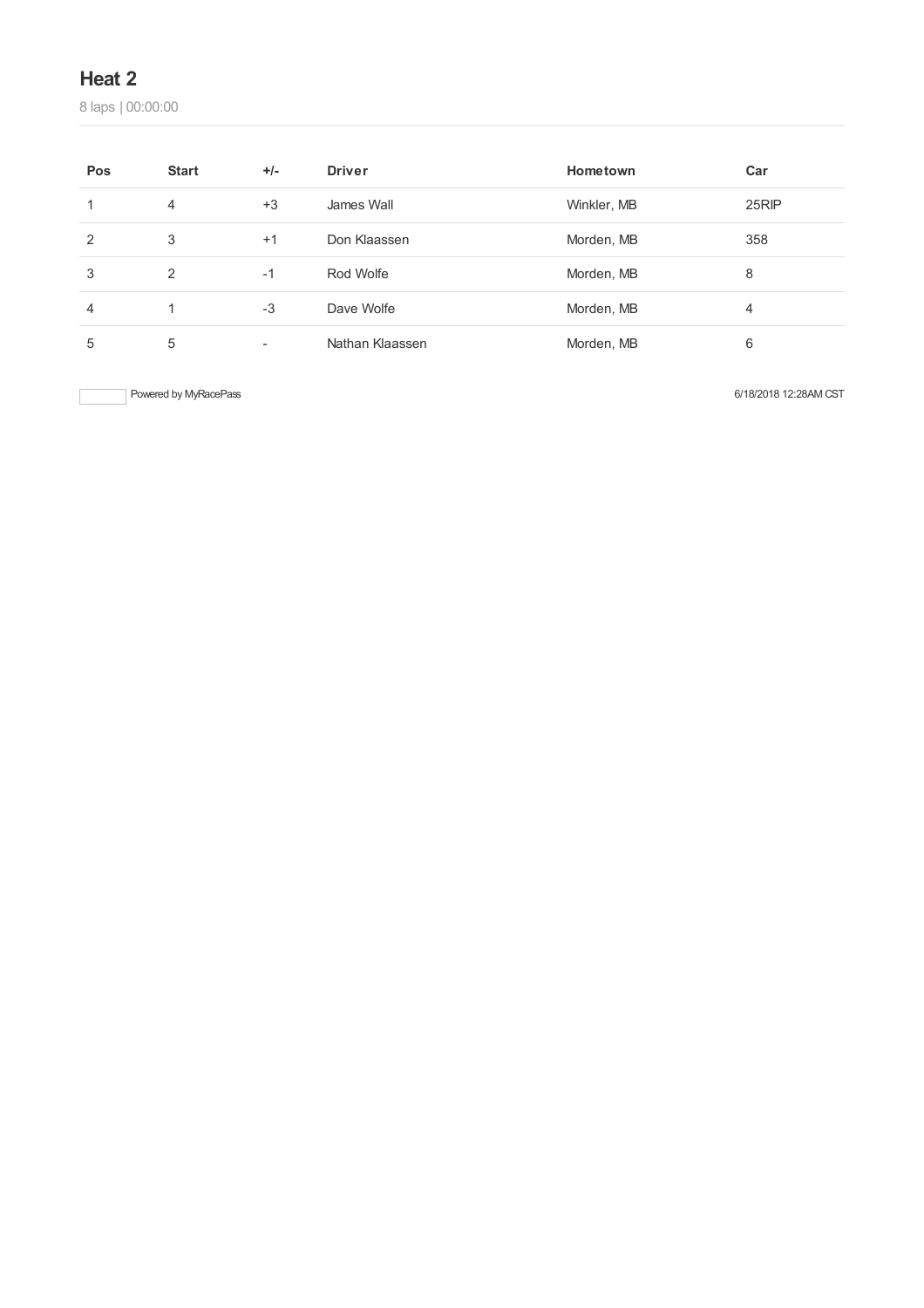## **WISSOTA Modifieds**

#### **AFeature 1**

laps | 00:00:00

| Pos            | <b>Start</b>   | $+/-$                    | <b>Driver</b>       | Hometown          | Car |
|----------------|----------------|--------------------------|---------------------|-------------------|-----|
| 1              | 3              | $+2$                     | Jerome Guyot        | Fannystelle, MB   | 48  |
| 2              | $\overline{2}$ | $\overline{\phantom{a}}$ | Shawn Teunis        | West St. Paul, MB | 39  |
| 3              | 5              | $+2$                     | <b>Scott Greer</b>  | Winnipeg, MB      | 5G  |
| 4              | 8              | $+4$                     | Ward Imrie          | Winnipeg, MB      | 10W |
| 5              | 6              | $+1$                     | <b>Rick Delaine</b> | Stony Mtn, MB     | 1R  |
| 6              | $\overline{4}$ | $-2$                     | <b>Ryan Cousins</b> | Morden, MB        | 36  |
| $\overline{7}$ | 1              | $-6$                     | Lee McRae           | Marquette, MB     | 9   |
| 8              | $\overline{7}$ | $-1$                     | Ryan Schroeder      | Devils Lake, ND   | 77R |
| 9              | 9              | L,                       | <b>Tony Caissie</b> | Winnipeg, MB      | 12  |
| 10             | 11             | $+1$                     | Justin Bronk        | West St. Paul, MB | 92  |
| 11             | 10             | $-1$                     | Jeff Pritchard      | Carman, MB        | 1   |
| 12             | 12             | $\overline{\phantom{0}}$ | Chad Allen          | Morden, MB        | 22  |

#### **Heat 1**

| Pos            | <b>Start</b> | $+/-$ | <b>Driver</b>       | Hometown          | Car |
|----------------|--------------|-------|---------------------|-------------------|-----|
| 1              | 5            | $+4$  | <b>Scott Greer</b>  | Winnipeg, MB      | 5G  |
| 2              | 1            | $-1$  | <b>Rick Delaine</b> | Stony Mtn, MB     | 1R  |
| 3              | 6            | $+3$  | Ryan Schroeder      | Devils Lake, ND   | 77R |
| $\overline{4}$ | 3            | $-1$  | <b>Ryan Cousins</b> | Morden, MB        | 36  |
| 5(DNF)         | 4            | $-1$  | Jeff Pritchard      | Carman, MB        |     |
| 6(DNF)         | 2            | $-4$  | Justin Bronk        | West St. Paul, MB | 92  |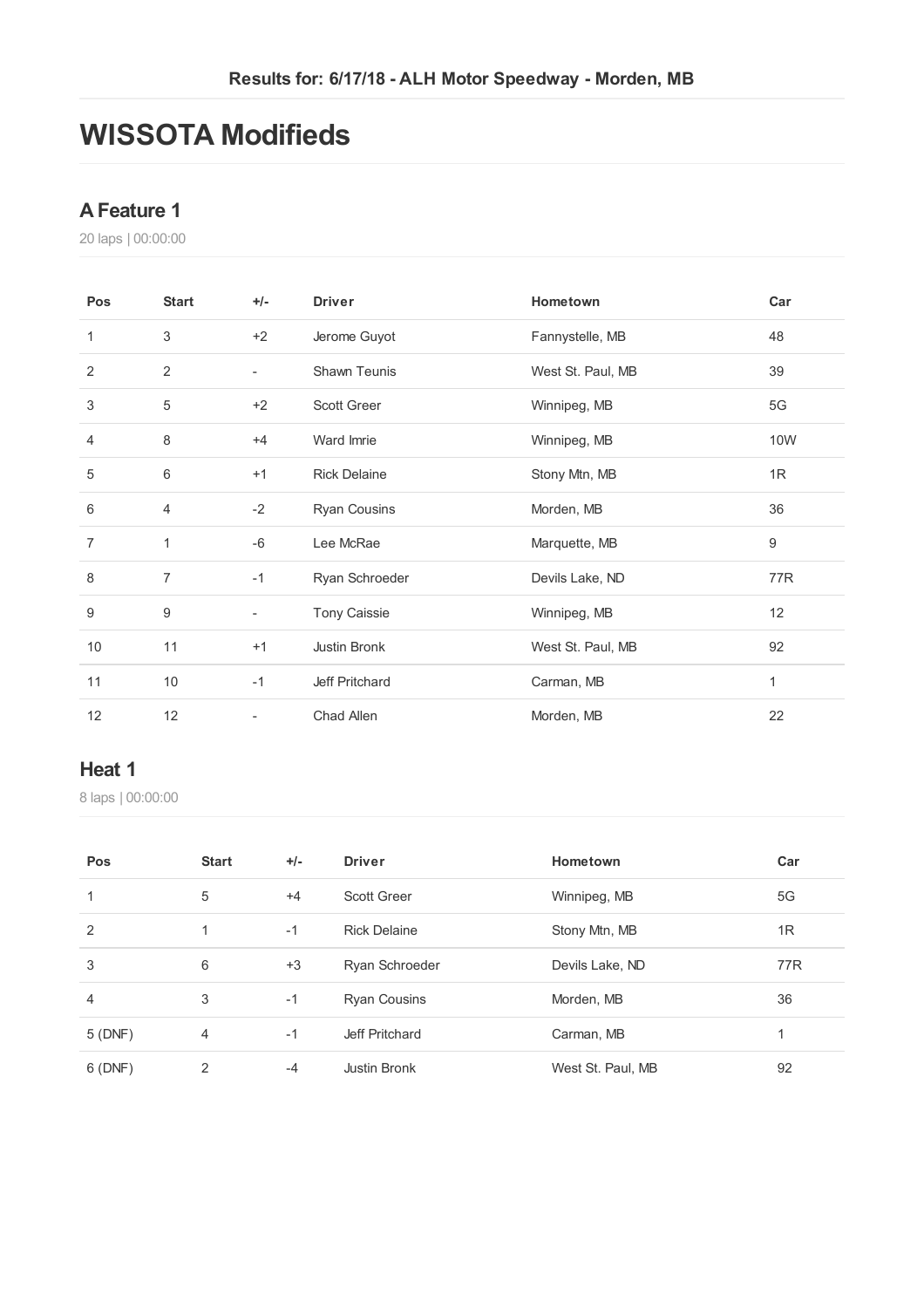laps | 00:00:00

| Pos    | <b>Start</b> | $+/-$ | <b>Driver</b>       | Hometown          | Car |
|--------|--------------|-------|---------------------|-------------------|-----|
| 1      | 2            | $+1$  | Ward Imrie          | Winnipeg, MB      | 10W |
| 2      | 3            | $+1$  | Jerome Guyot        | Fannystelle, MB   | 48  |
| 3      | 4            | $+1$  | Lee McRae           | Marquette, MB     | 9   |
| 4      | 5            | $+1$  | Shawn Teunis        | West St. Paul, MB | 39  |
| 5      | 6            | $+1$  | <b>Tony Caissie</b> | Winnipeg, MB      | 12  |
| 6(DNF) | 1            | $-5$  | Chad Allen          | Morden, MB        | 22  |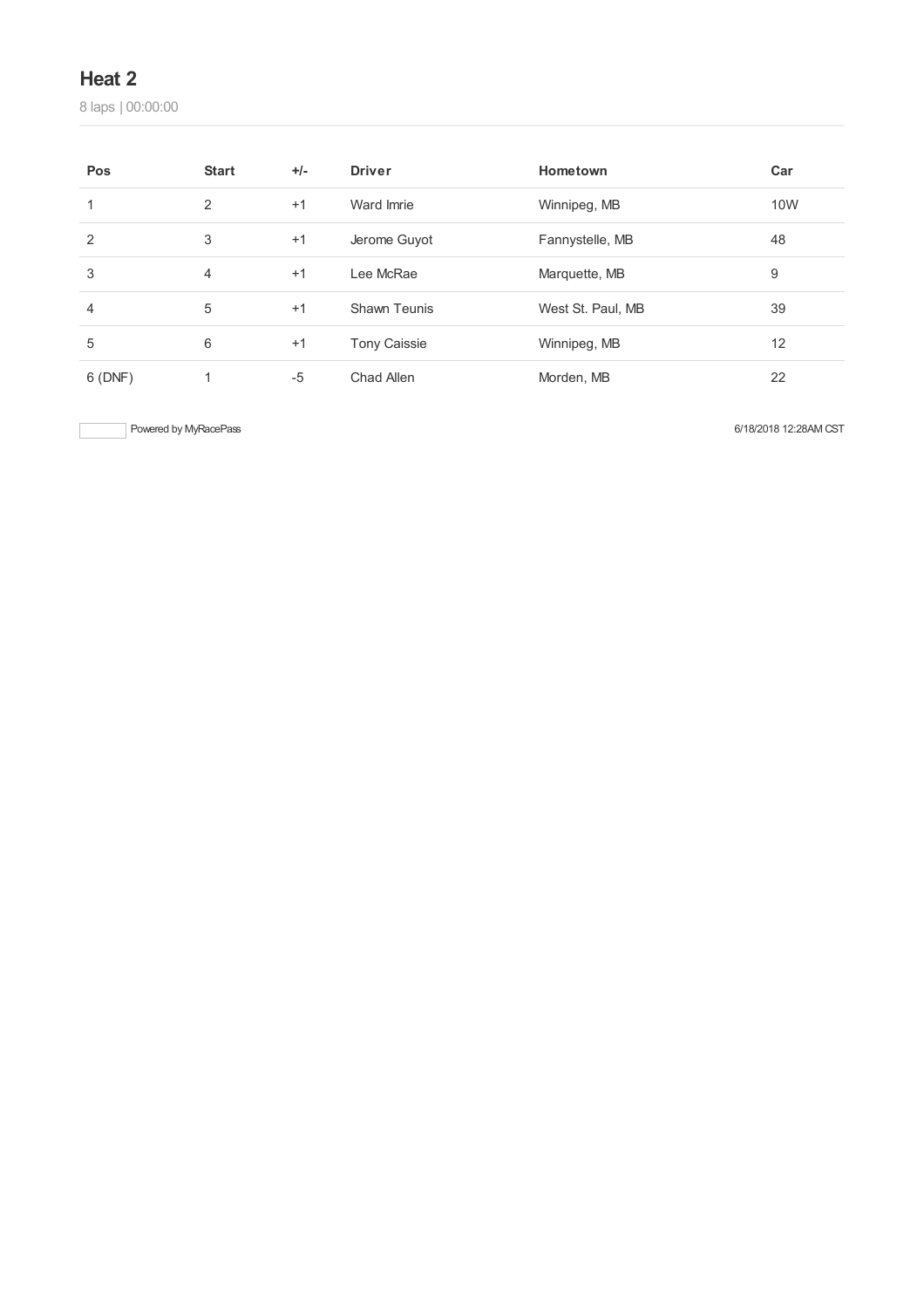## **Pure Stocks**

### **AFeature 1**

| Pos              | <b>Start</b>   | $+/-$                    | <b>Driver</b>         | Hometown          | Car            |
|------------------|----------------|--------------------------|-----------------------|-------------------|----------------|
| 1                | $\overline{7}$ | $+6$                     | Kevin Smith           |                   | 06             |
| 2                | 12             | $+10$                    | Jamie Smith           | Boissevain, MB    | 13             |
| 3                | 3              | $\overline{\phantom{a}}$ | <b>Jeff Gillies</b>   | Killarney, MB     | 7G             |
| $\overline{4}$   | 5              | $+1$                     | <b>Brian Kentner</b>  | Boissevain, MB    | 66K            |
| 5                | 8              | $+3$                     | <b>Gary Feeleus</b>   | Winnipeg, MB      | 56             |
| 6                | 11             | $+5$                     | <b>Brian Bellew</b>   | Killarney, MB     | 30K            |
| 7                | 10             | $+3$                     | Marv Klaassen         | Morden, MB        | 445            |
| 8                | 13             | $+5$                     | Danielle Korne        | Morden, MB        | 15             |
| $\boldsymbol{9}$ | 9              | $\overline{\phantom{a}}$ | Dean Miljure          | Winnipeg, Man, MB | 71             |
| $10$             | 6              | $-4$                     | Ben Epp               | Boissevain, MB    | 08             |
| 11               | $\overline{2}$ | $-9$                     | Al Unger              | Morden, MB        | 95             |
| 12               | 14             | $+2$                     | Jimmy Klassen         | Morden, MB        | $\overline{7}$ |
| 13 (DNF)         | 4              | -9                       | <b>Bailey Cousins</b> | Morden, MB        | 7B             |
| 14 (DNF)         | 15             | $+1$                     | <b>Tyler Fehr</b>     | Winkler, MB       | 8              |
| 15 (DNF)         | 1              | $-14$                    | MiKara Johanson       | Edmore, ND        | 16J            |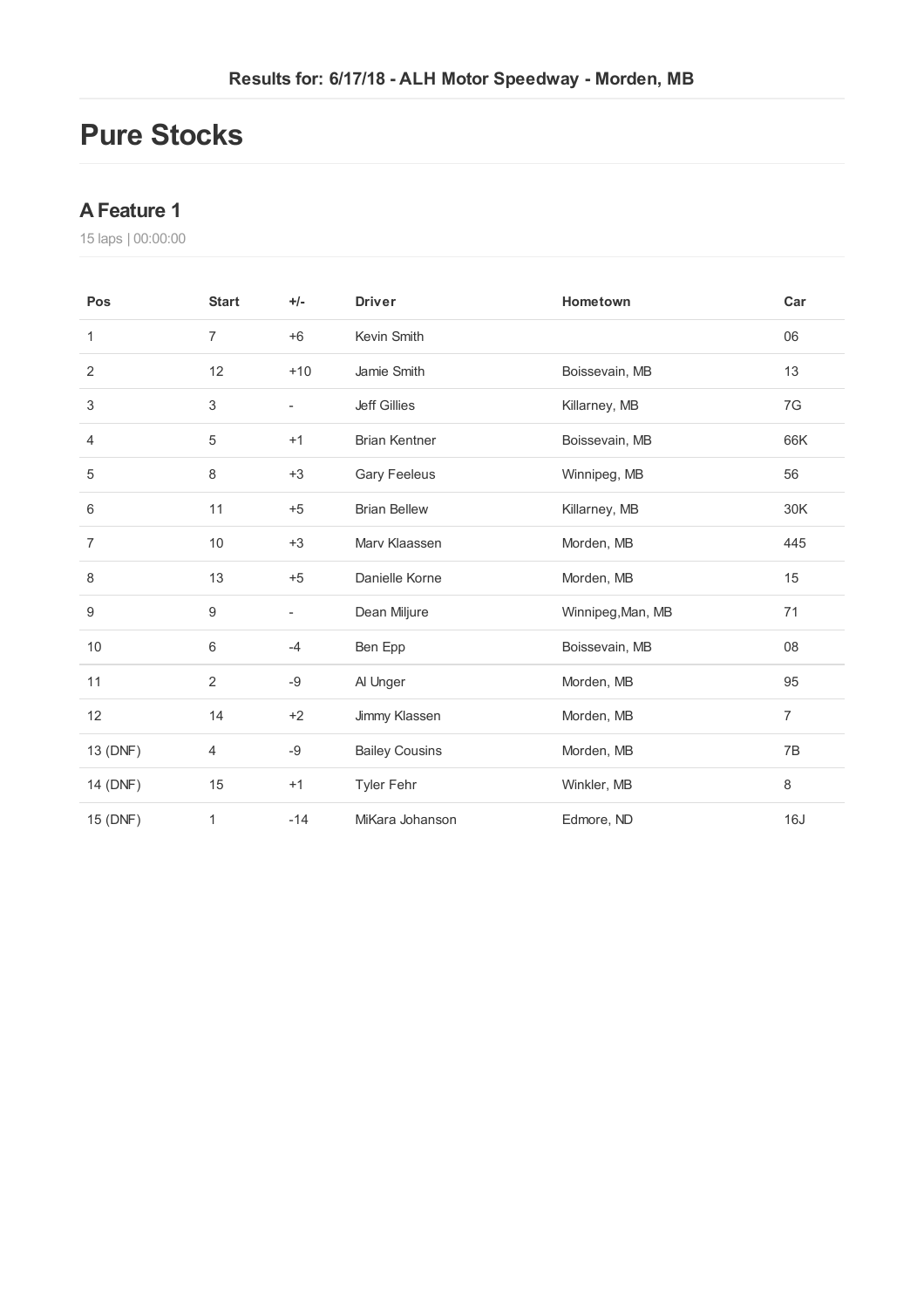laps | 00:00:00

| Pos            | <b>Start</b>   | $+/-$                    | <b>Driver</b>         | Hometown          | Car |
|----------------|----------------|--------------------------|-----------------------|-------------------|-----|
| 1              | 6              | $+5$                     | Kevin Smith           |                   | 06  |
| $\overline{2}$ | $\overline{4}$ | $+2$                     | <b>Brian Kentner</b>  | Boissevain, MB    | 66K |
| 3              | 3              | $\overline{\phantom{a}}$ | <b>Bailey Cousins</b> | Morden, MB        | 7B  |
| 4              | 2              | $-2$                     | MiKara Johanson       | Edmore, ND        | 16J |
| 5              | 5              | $\overline{\phantom{a}}$ | Jeff Gillies          | Killarney, MB     | 7G  |
| 6              | 1              | $-5$                     | Dean Miljure          | Winnipeg, Man, MB | 71  |
| 7              | $\overline{7}$ | $\overline{\phantom{0}}$ | Mary Klaassen         | Morden, MB        | 445 |
| 8 (DNF)        | 8              | ۰                        | <b>Tyler Fehr</b>     | Winkler, MB       | 8   |

#### **Heat 2**

laps | 00:00:00

| Pos          | <b>Start</b>   | $+/-$                    | <b>Driver</b>       | Hometown       | Car |
|--------------|----------------|--------------------------|---------------------|----------------|-----|
| $\mathbf{1}$ | 1              | $\overline{\phantom{a}}$ | Ben Epp             | Boissevain, MB | 08  |
| 2            | 5              | $+3$                     | <b>Gary Feeleus</b> | Winnipeg, MB   | 56  |
| 3            | 3              | $\overline{\phantom{a}}$ | Al Unger            | Morden, MB     | 95  |
| 4 (DNF)      | 2              | $-2$                     | <b>Brian Bellew</b> | Killarney, MB  | 30K |
| 5(DNF)       | 6              | $+1$                     | Jamie Smith         | Boissevain, MB | 13  |
| 6(DNF)       | $\overline{4}$ | $-2$                     | Danielle Korne      | Morden, MB     | 15  |
| 7(DNF)       |                |                          | Jimmy Klassen       | Morden, MB     | 7   |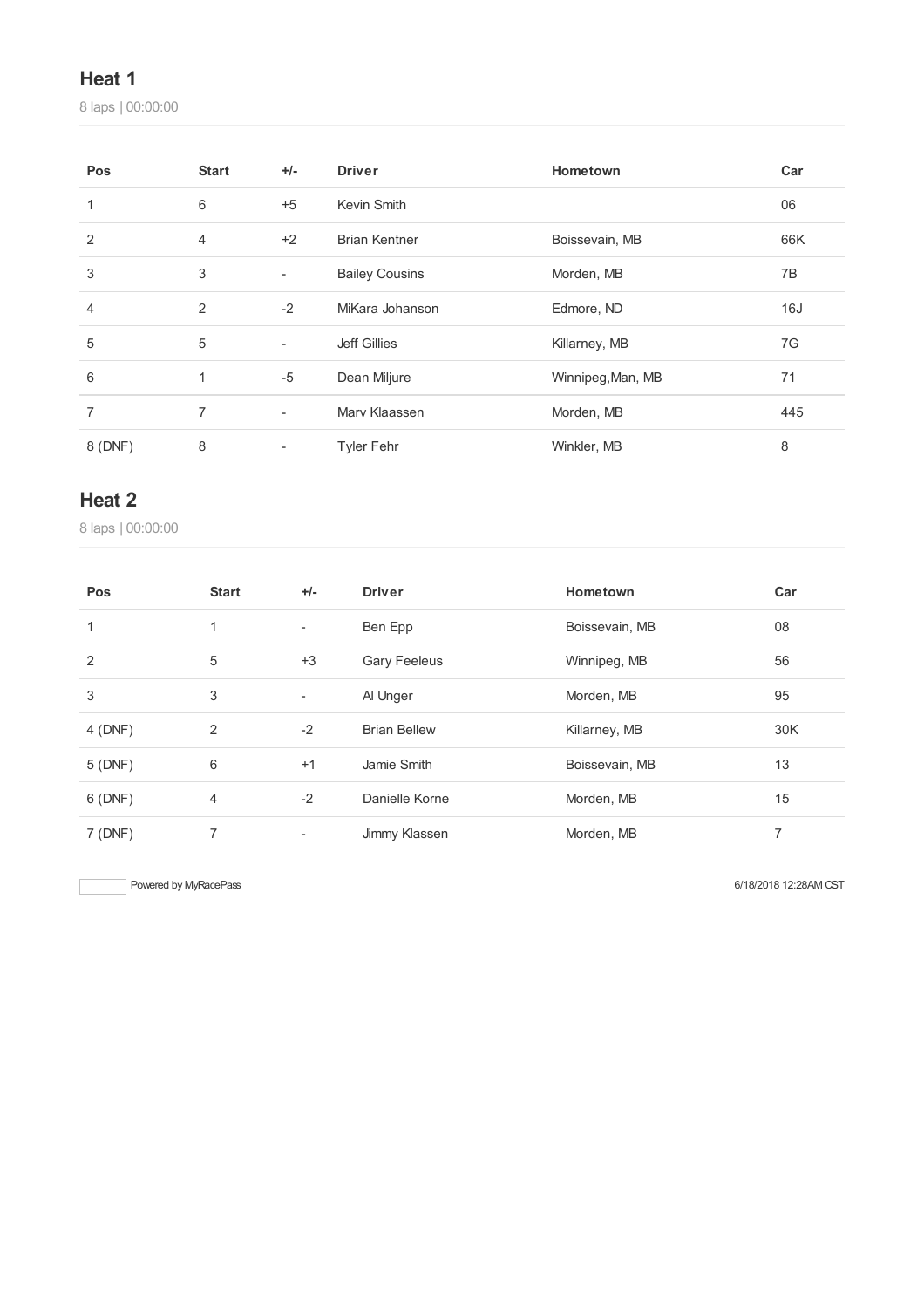## **WISSOTA Midwest Modifieds**

#### **AFeature 1**

| Pos            | <b>Start</b>     | $+/-$ | <b>Driver</b>           | Hometown        | Car        |
|----------------|------------------|-------|-------------------------|-----------------|------------|
| 1              | $\overline{7}$   | $+6$  | <b>Scott Bintz</b>      | Jamestown, ND   | 1S         |
| 2              | $\mathbf{1}$     | $-1$  | <b>Brandon Rehill</b>   | St. Andrews, MB | 4B         |
| 3              | $\boldsymbol{9}$ | $+6$  | <b>Austin Hunter</b>    | Winnipeg, MB    | 44         |
| 4              | 10               | $+6$  | Cody Wall               | Plum Coulee, MB | 25         |
| 5              | 11               | $+6$  | <b>Brandon Wieler</b>   | Winkler, MB     | 99W        |
| 6              | 13               | $+7$  | <b>Ted Doell</b>        | Carman, MB      | 95         |
| $\overline{7}$ | $\,$ 5 $\,$      | $-2$  | Christopher Leek        | Ste. Anne, MB   | 17C        |
| 8              | 4                | $-4$  | Cole Haugland           | Brocket, ND     | 10C        |
| 9              | 6                | $-3$  | Brenden Luschinski      | Headingley, MB  | 16         |
| 10             | 14               | $+4$  | Adam Unrau              | Winkler, MB     | 3          |
| 11             | 12               | $+1$  | <b>Austin Overwater</b> | Winnipeg, MB    | 33A        |
| 12             | 17               | $+5$  | <b>Tanner Armstrong</b> | Devils Lake, ND | 11X        |
| 13             | 15               | $+2$  | Gary Unrau              | Roland, MB      | 18         |
| 14             | 18               | $+4$  | Murray Kozie            | Headingley, MB  | 55         |
| 15             | 16               | $+1$  | Tim Wiebe               | Vita, MB        | <b>18T</b> |
| 16 (DNF)       | $\overline{2}$   | $-14$ | Derek Unrau             | Roland, MB      | 59         |
| 17 (DNF)       | $\,8\,$          | $-9$  | Eric Haugland           | Lawton, ND      | 32         |
| 18 (DNF)       | 3                | $-15$ | Lance Schill            | Langdon, ND     | 17         |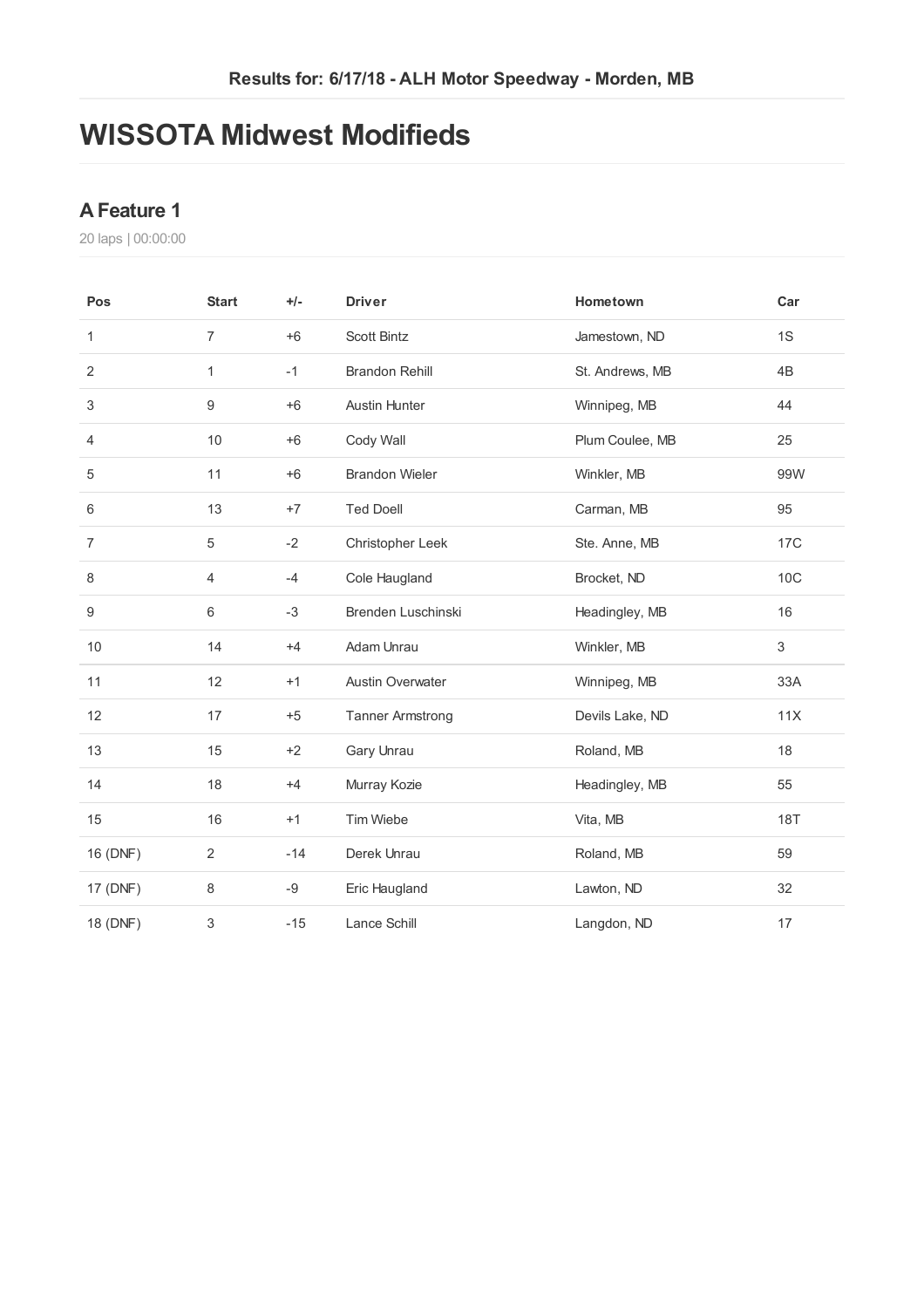laps | 00:00:00

| Pos            | <b>Start</b> | $+/-$ | <b>Driver</b>        | Hometown        | Car |
|----------------|--------------|-------|----------------------|-----------------|-----|
| 1              | 5            | $+4$  | <b>Austin Hunter</b> | Winnipeg, MB    | 44  |
| 2              | 3            | $+1$  | Eric Haugland        | Lawton, ND      | 32  |
| 3              | 1            | $-2$  | Derek Unrau          | Roland, MB      | 59  |
| $\overline{4}$ | 2            | $-2$  | Cody Wall            | Plum Coulee, MB | 25  |
| 5              | 6            | $+1$  | <b>Ted Doell</b>     | Carman, MB      | 95  |
| 6              | 4            | $-2$  | Tim Wiebe            | Vita, MB        | 18T |

### **Heat 2**

laps | 00:00:00

| Pos | <b>Start</b>   | $+/-$                    | <b>Driver</b>           | Hometown        | Car             |
|-----|----------------|--------------------------|-------------------------|-----------------|-----------------|
| 1   | 1              | $\overline{\phantom{a}}$ | Scott Bintz             | Jamestown, ND   | 1S              |
| 2   | $\overline{2}$ | $\blacksquare$           | <b>Brandon Rehill</b>   | St. Andrews, MB | 4B              |
| 3   | 3              | ٠                        | Cole Haugland           | Brocket, ND     | 10 <sup>C</sup> |
| 4   | 5              | $+1$                     | <b>Brandon Wieler</b>   | Winkler, MB     | 99W             |
| 5   | 6              | $+1$                     | Adam Unrau              | Winkler, MB     | 3               |
| 6   | 4              | $-2$                     | <b>Tanner Armstrong</b> | Devils Lake, ND | 11X             |

## **Heat 3**

laps | 00:00:00

| Pos    | <b>Start</b> | $+/-$ | <b>Driver</b>           | Hometown       | Car |
|--------|--------------|-------|-------------------------|----------------|-----|
|        | 6            | $+5$  | Lance Schill            | Langdon, ND    | 17  |
| 2      | 3            | $+1$  | Brenden Luschinski      | Headingley, MB | 16  |
| 3      |              | $-2$  | Christopher Leek        | Ste. Anne, MB  | 17C |
| 4      | 5            | $+1$  | <b>Austin Overwater</b> | Winnipeg, MB   | 33A |
| 5      | 4            | $-1$  | Gary Unrau              | Roland, MB     | 18  |
| 6(DNF) | 2            | $-4$  | Murray Kozie            | Headingley, MB | 55  |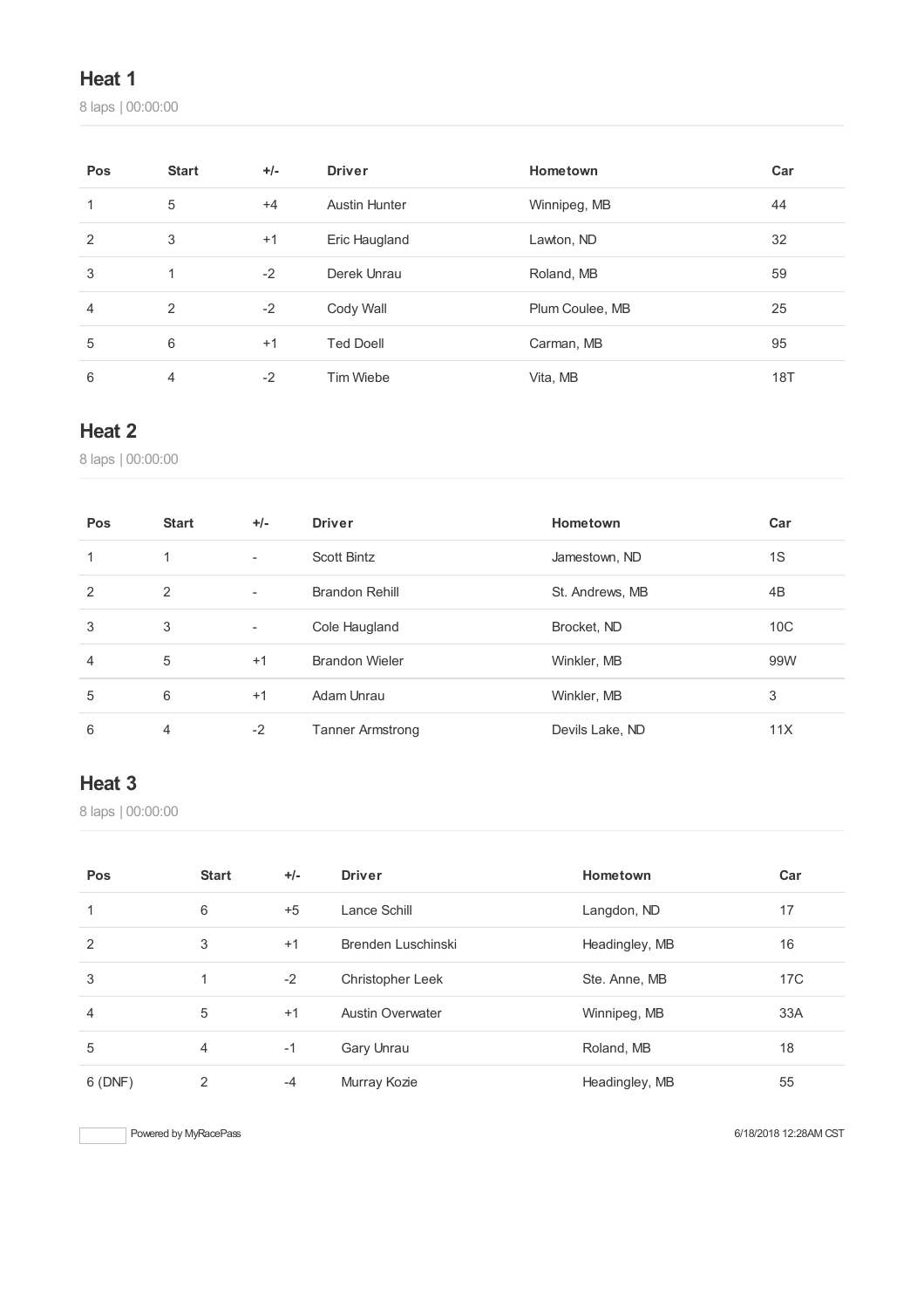# **Cylinder**

#### **AFeature 1**

laps | 00:00:00

| Pos            | <b>Start</b>   | $+/-$                    | <b>Driver</b>         | Hometown         | Car |
|----------------|----------------|--------------------------|-----------------------|------------------|-----|
| 1              | 5              | $+4$                     | <b>Brandon Rehill</b> | St. Andrews, MB  | 99B |
| 2              | 2              | ٠                        | Alexander Farr        | Landmark, MB     | 25  |
| 3              | 3              | ٠                        | Shane Rehill          | St Andrews, MB   | 4S  |
| $\overline{4}$ | $\overline{4}$ | $\overline{\phantom{a}}$ | Denis Seguin          | Winnipeg, MB     | 23  |
| 5              | 1              | $-4$                     | Jeremy Wall           | Crystal City, MB | 55  |
| 6              | 6              | $\overline{\phantom{a}}$ | <b>Zach Demers</b>    | Winnipeg, MB     | 12  |
| 7              | 7              | ۰                        | Anita Bellew          | Killarney, MB    | 30A |

### **Heat 1**

laps | 00:00:00

| Pos            | <b>Start</b> | $+/-$ | <b>Driver</b>         | Hometown         | Car |
|----------------|--------------|-------|-----------------------|------------------|-----|
| 1              | 2            | $+1$  | Denis Seguin          | Winnipeg, MB     | 23  |
| 2              | 3            | $+1$  | <b>Brandon Rehill</b> | St. Andrews, MB  | 99B |
| 3              | 1            | $-2$  | Alexander Farr        | Landmark, MB     | 25  |
| $\overline{4}$ | 5            | $+1$  | Jeremy Wall           | Crystal City, MB | 55  |
| 5              | 6            | $+1$  | Shane Rehill          | St Andrews, MB   | 4S  |
| 6              | 4            | $-2$  | <b>Zach Demers</b>    | Winnipeg, MB     | 12  |
| 7              | 7            | ٠     | Anita Bellew          | Killarney, MB    | 30A |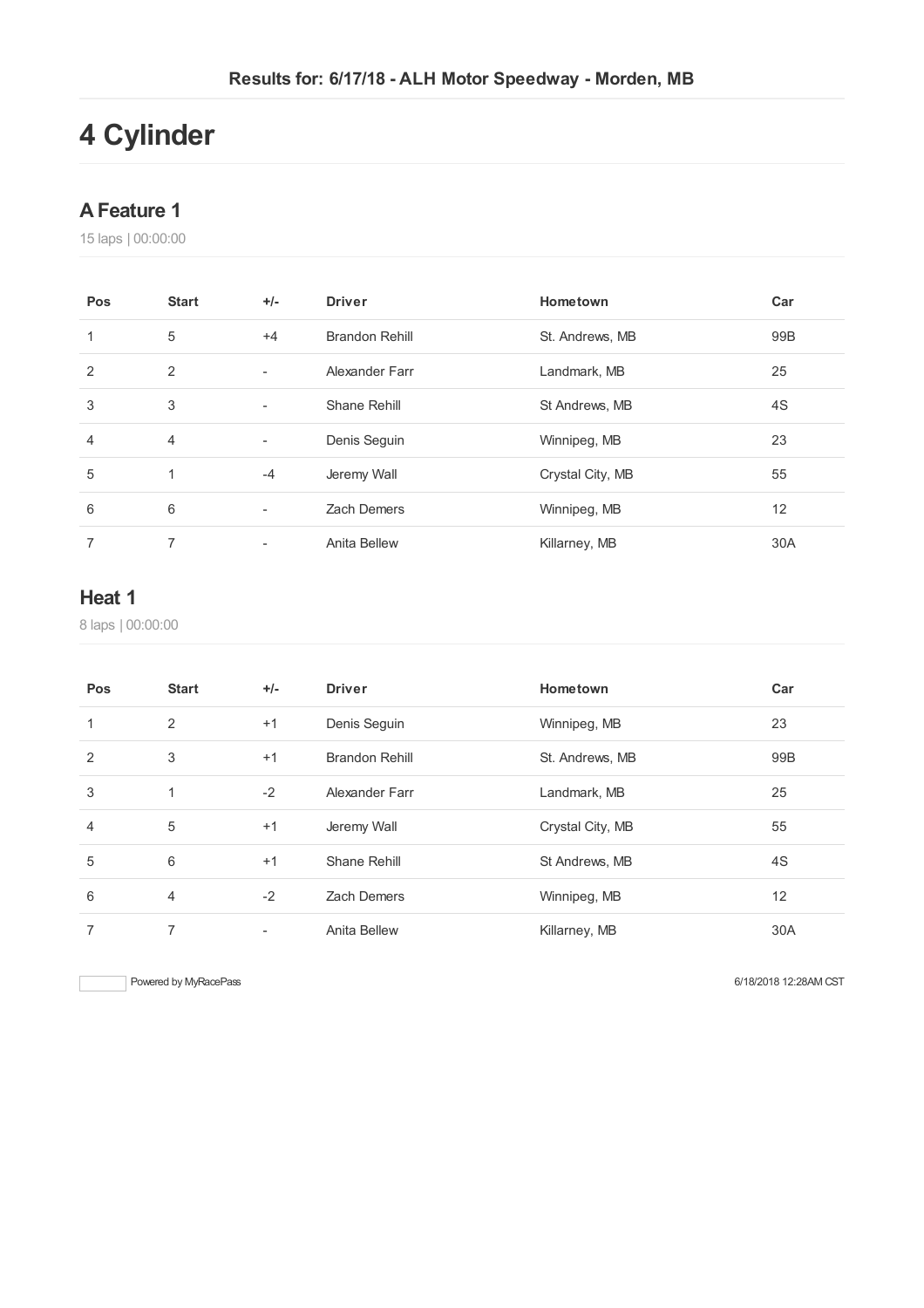# **Slingshots**

#### **AFeature 1**

laps | 00:00:00

| Pos            | <b>Start</b>   | $+/-$                    | <b>Driver</b>           | Hometown          | Car            |
|----------------|----------------|--------------------------|-------------------------|-------------------|----------------|
| 1              | 5              | $+4$                     | Ty Saxon                |                   | 411            |
| 2              | $\overline{7}$ | $+5$                     | Cash Saxon              | Lampman, SK       | 12             |
| 3              | 1              | $-2$                     | Amy Doell<br>Carman, MB |                   | $\overline{4}$ |
| $\overline{4}$ | 8              | $+4$                     | Keenan Glasser          |                   | 22             |
| 5              | 4              | $-1$                     | <b>Tyler Doell</b>      | Carman, MB        | 8              |
| 6              | 6              | $\overline{\phantom{0}}$ | Edna Zacharias          | Plum Coulee, MB   | 15             |
| $\overline{7}$ | 9              | $+2$                     | Sierra Staff            | EAST ST PAUL, MB  | 7              |
| 8              | 2              | $-6$                     | <b>Brooke Cousins</b>   | Morden, MB        | 36             |
| 9              | 3              | $-6$                     | Cyrus Falk              | <b>GRETNA, MB</b> | 9              |
| 10             | 10             | $\overline{\phantom{0}}$ | Dexter Saxon            |                   | 211            |

#### **Heat 1**

| Pos            | <b>Start</b> | $+/-$  | <b>Driver</b>      | Hometown         | Car |
|----------------|--------------|--------|--------------------|------------------|-----|
| 1              | 1            | $\sim$ | Cash Saxon         | Lampman, SK      | 12  |
| 2              | 5            | $+3$   | <b>Tyler Doell</b> | Carman, MB       | 8   |
| 3              | 4            | $+1$   | Edna Zacharias     | Plum Coulee, MB  | 15  |
| $\overline{4}$ | 2            | $-2$   | Amy Doell          | Carman, MB       | 4   |
| 5              | 3            | $-2$   | Sierra Staff       | EAST ST PAUL, MB |     |